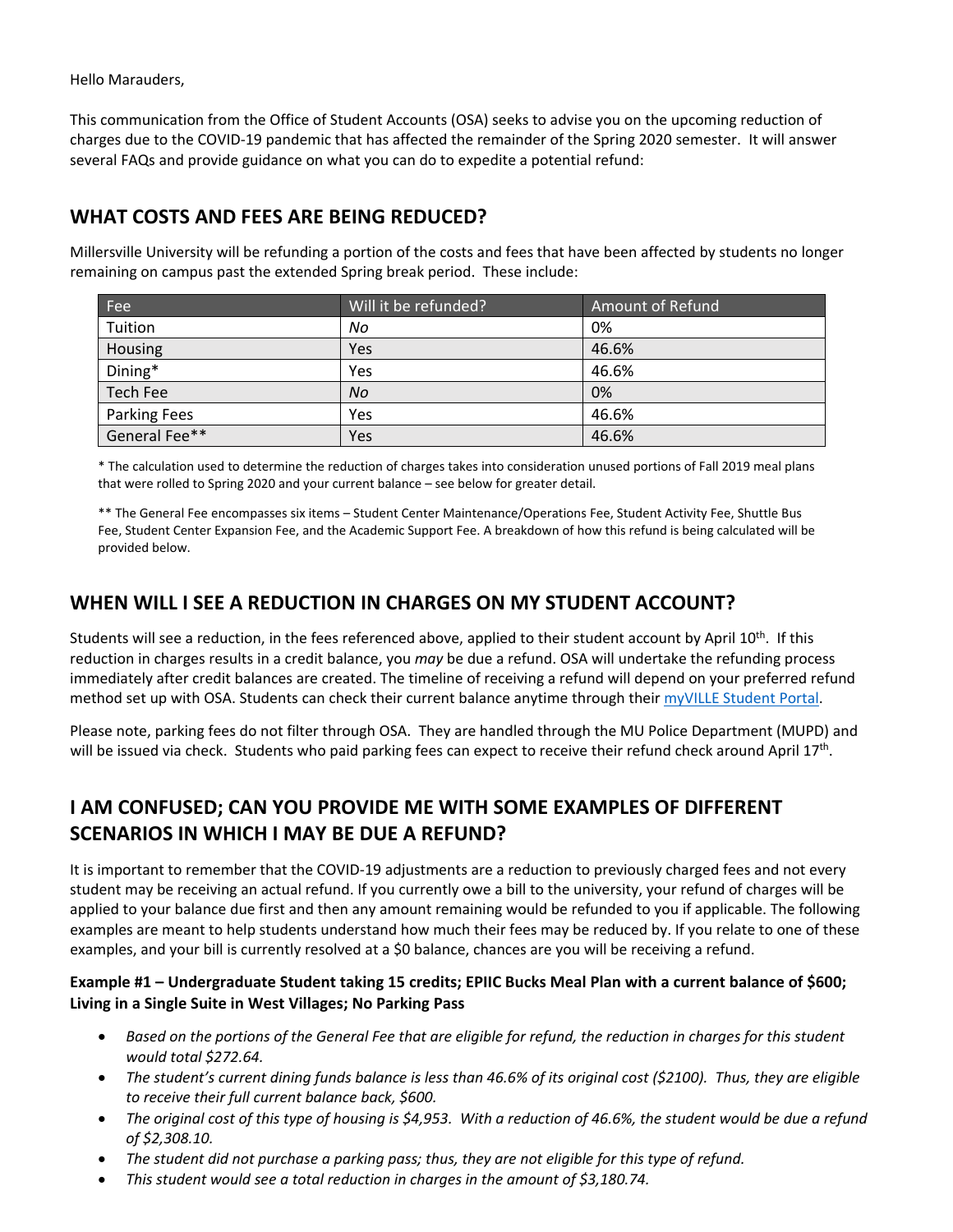**Example #2 – Undergraduate Student taking 12 credits; EPIIC Bucks Meal Plan with a current balance of \$850 and \$900 rolled over from Fall 2019; Living in a Double Suite in Shenks Hall; Full Year Resident Parking Pass**

- *Based on the portions of the General Fee that are eligible for refund, the reduction in charges for this student would total \$272.64.*
- *This student carried a balance over from the Fall (\$900), which is added to the total cost of their Spring Meal Plan (\$2100) in order to create a "Maximum Balance." A student is eligible to receive a refund of 46.6% of their Maximum Balance or their Current Balance, whichever is less. Since this student's current balance is the lesser of the two, they would be due a refund of \$850.*
- *The original cost of this type of housing is \$4,108. With a reduction of 46.6%, the student would be due a refund of \$1,914.33*
- *The student did purchase a parking pass for \$110. Half of this cost is allotted for Spring (\$55). A 46.6% reduction in costs means the student is eligible for a \$26 refund.*
- *This student would see a total reduction in charges in the amount of \$3,062.97.*

#### **Example #3 – Undergraduate Student taking 9 credits; Voyager Treasure Meal Plan with a current balance of \$200; Commuter with a Full Year Parking Pass**

- *Based on the portions of the General Fee that are eligible for refund, the reduction in charges for this student would total \$204.48.*
- *The student's current dining funds balance is less than 46.6% of its original cost (\$600). Thus, they are eligible to receive their full current balance back, \$200.*
- *The student paid no housing fees, thus are eligible for no housing refunds.*
- *The student did purchase a parking pass for \$100. Half of this cost is allotted for Spring (\$50). A 46.6% reduction in costs means the student is eligible for a \$23 refund.*
- *This student would see a total reduction in charges in the amount of \$427.48.*

#### **Example #4 – Graduate Student taking 6 credits; No Meal Plan; Commuter with a Spring Parking Pass**

- *Based on the portions of the General Fee that are eligible for refund, the reduction in charges for this student would total \$136.32.*
- *The student paid no dining or housing fees; thus, they are not eligible for these types of refunds.*
- *The student paid \$68 for their Spring Only parking pass. A 46.6% reduction in costs means they are eligible for a \$32 refund.*
- *This student would see a total reduction in charges in the amount of \$168.32*

#### **Example #5 – Graduate Student enrolled in a fully online program**

• *Students who have been taking courses remotely through a 100% online program will not see a reduction in charges because they do not pay any of the fees that are eligible for refund.* 

# **I BELIEVE I AM DUE A REFUND, WHAT IS THE FASTEST METHOD TO RECEIVE IT?**

Millersville has partnered with Nelnet Campus Commerce (NCC) to issue refunds on behalf of the University. After your refund has been processed with OSA, NCC will issue your refund via paper check within 7-10 days. To confirm your mailing address is accurate, please visit [https://millersville.afford.com.](https://millersville.afford.com/)

To expedite the processing of your refund, you can sign up for Direct Deposit with NCC; refunds via direct deposit are generally received in 3-5 days. To provide your banking information and receive your refund via direct deposit, please visi[t https://millersville.afford.com.](https://millersville.afford.com/) If you have never logged into this site before, you will need to click on "Resend Registration Email" on the landing page in order to receive an individualized link that will direct you to a secure page to enter you banking information. Please use your MU email address to complete this process for authentication purposes. If you need further assistance with this process, please call Nelnet directly at 1-800-722-4867.

Because parking fees are being refunded via paper check, please login to MAX and make sure your physical address is up to date as well!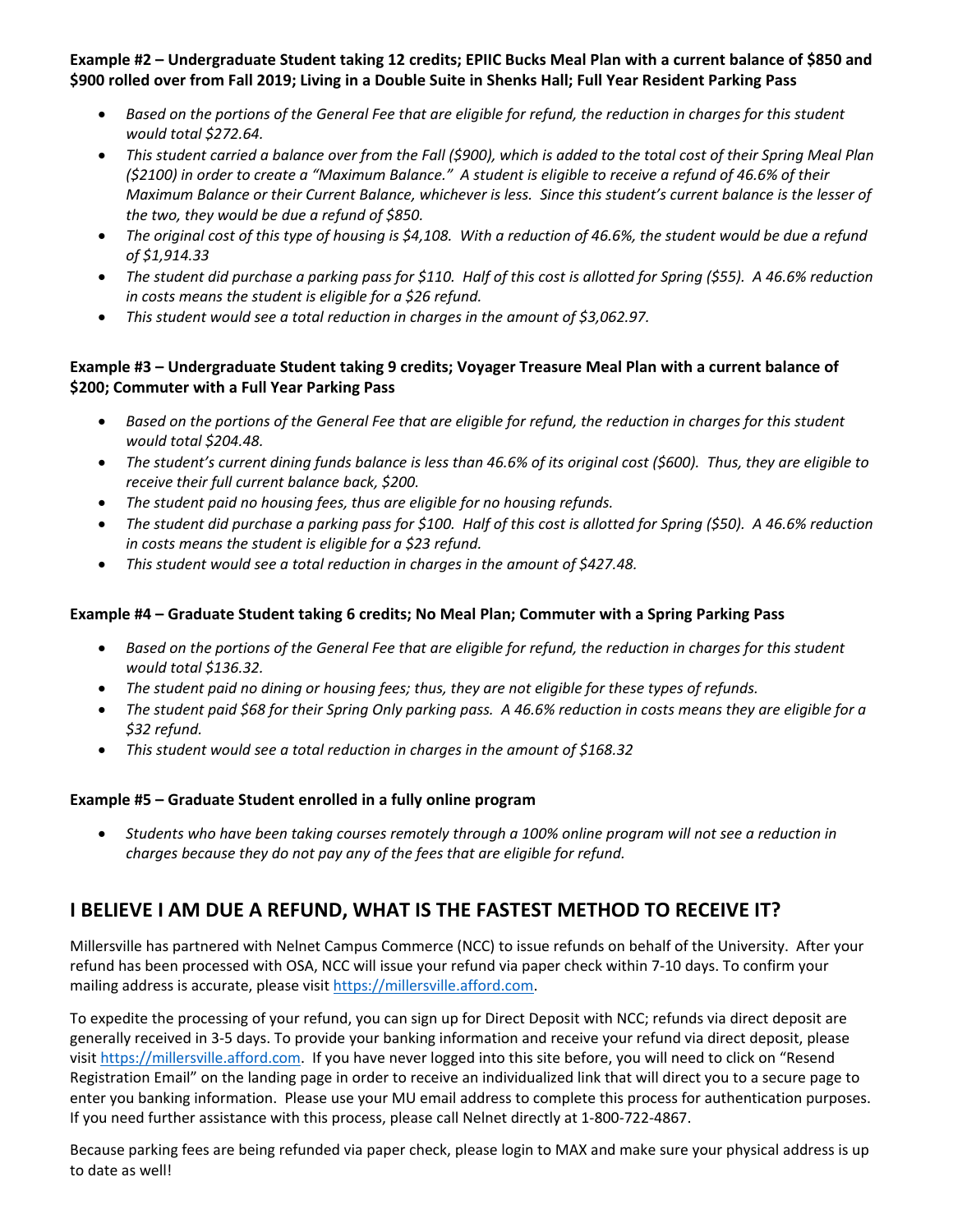# **I USED A VARIETY OF PAYMENT SOURCES TO RESOLVE MY SPRING 2020 BILL, WHAT DOES THIS MEAN FOR MY REFUND?**

So long as you remain enrolled in the spring semester, federal Title IV aid will not be adjusted due to the reduction of fees. If you used federal aid to pay 100% of your bill and it is currently resolved (\$0 balance) chances are you will receive a refund. However, if your bill was paid by other means, or if you currently owe a balance, it is possible that your aid may be adjusted and/or your refund will be reduced based on your current balance due. Important things to keep in mind:

- If a Parent PLUS loan paid all or a portion of your charges, your parent may receive all or a portion of the refund that is created.
- Scholarships will be reviewed on a case-by-case basis. OSA is bound by the rules of the scholarship issuer. Every account that received a scholarship payment, whether internal or external, will have to be evaluated to determine the impact a reduction of charges has on each individual student.
- Students who paid Spring 2020 charges using a contract, waiver, or VA Benefits may see a reduction in that aid. A thorough evaluation will be conducted to determine refund eligibility before funds will be released. This may delay your refund.
- If you still owe a balance to the university, your balance due will be deducted from your refund amount first and then you will be refunded the difference (if applicable).

# **I WOULD PREFER MY CREDIT BALANCE BE RETAINED FOR A FUTURE SEMESTER; HOW DO I ACCOMPLISH THIS?**

If you used Financial Aid to pay your Spring 2020 charges, we cannot retain your balance for future use. However, if charges were paid with personal payments or TAP Funds, this could be an option for you. Please contact OSA at [osa@millersville.edu](mailto:osa@millersville.edu) with your M# and your request ASAP to see if this option is available based on your unique circumstances.

# **I WOULD LIKE MY CREDIT BALANCE TO BE APPLIED TO MY LOANS BORROWED SO THAT I CAN REDUCE MY LOAN DEBT; HOW DO I ACCOMPLISH THIS?**

The Office of Financial Aid strongly encourages students and/or parents to use any refund issued to pay back a portion of loans borrowed. If you utilized federal student loans, federal PLUS loans, or private loans to help pay for your education you can use all (or a portion) of your refund to make a payment towards your loan(s) which will reduce your overall loan debt and interest that is accruing.

To make a payment to your loan(s) you will want to contact your lender directly.

Federal Student Loans: Go to [https://nslds.ed.gov](https://nslds.ed.gov/) to view your lender

Federal PLUS Loans: Go to [https://nslds.ed.gov](https://nslds.ed.gov/) to view your

**Private Loans:** Contact the lender with whom you applied.

#### **I HAVE A BALANCE DUE TO THE UNIVERSITY; WILL I STILL RECEIVE A REFUND?**

If your reduction in charges is greater than the amount of your balance due, you may still receive a refund. Otherwise, the outstanding balance will be deducted from the amount in which your charges have been reduced.

OSA's refunding rules are governed by federal regulations. Students who have outstanding charges for institutional fees (health services, judicial affairs, late fees, etc.) and have had Title IV aid pay to their account during the Spring 2020 semester may still owe a balance after their refund has been issued. Please review your student account balance via the [myVILLE Student Portal](https://ecas.millersville.edu/cas/login?service=https%3A%2F%2Fmy5.millersville.edu%2Fc%2Fportal%2Flogin) once your refund has been issued. If a balance is due, please promptly pay or contact OSA for further explanation.